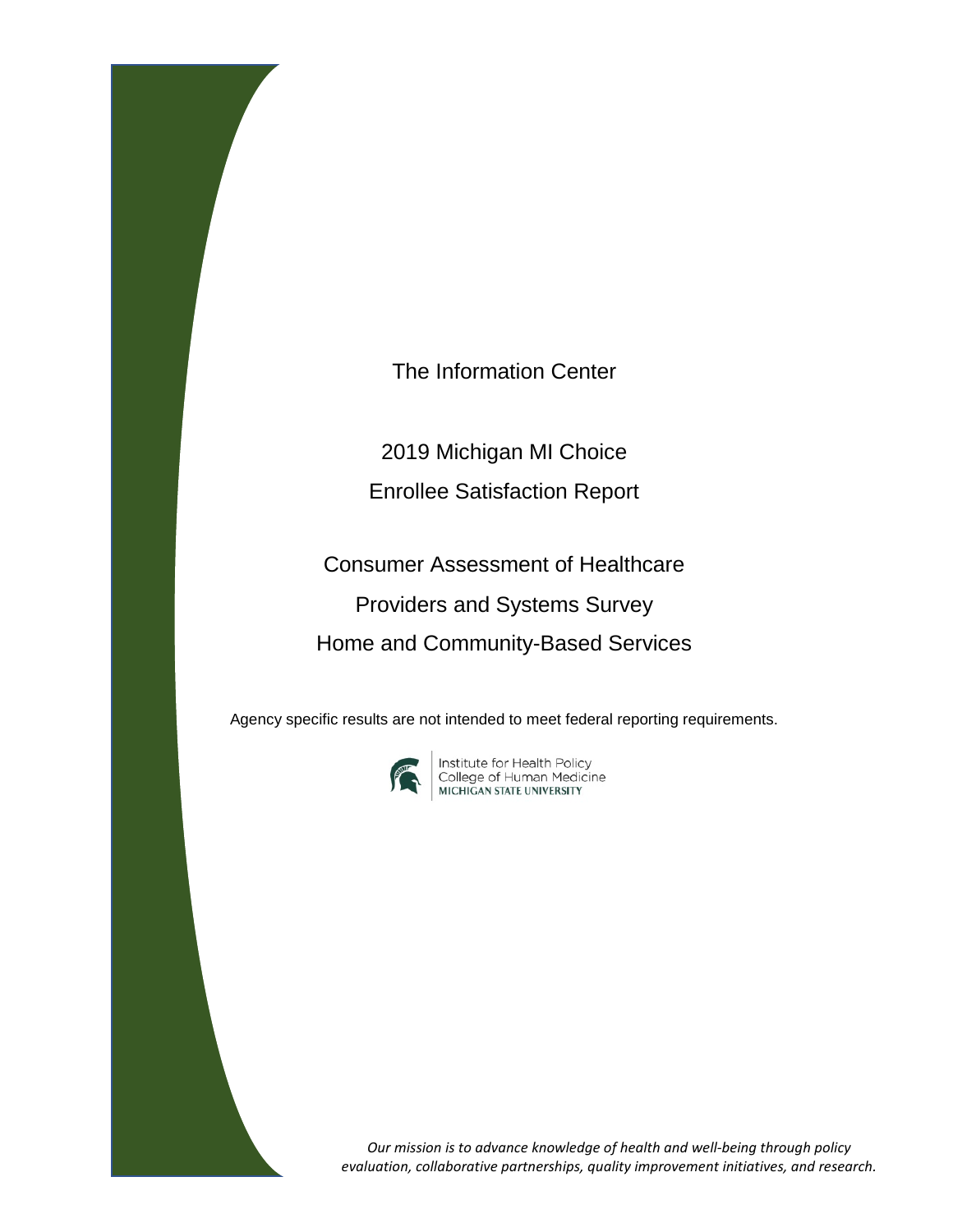

### **Introduction**

The goal of the MI Choice Enrollee Satisfaction Survey is to provide performance feedback that is actionable and that will aid in improving patient-centered service delivery. The CAHPS Home and Community-Based Services Survey was selected because (1) it is the most widely used survey with benchmarking and standardized questions for assessing patient experiences in the United States, (2) the survey tool and technical guidance is publicly available from the Agency for Healthcare Research and Quality, (3) the survey has a strong track record of rigorous scientific development and testing to ensure reliability and validity, and (4) the survey is commonly used as the federal reporting standard to the Centers for Medicaid and Medicaid Services.

## Methodology

There were 8,729 enrollees who met the following criteria for the sampling frame: (1) enrolled in the MI Choice program for at least three months between February and April 2019; (2) had at least one claim during that time period; (3) 18 years of age or older; and (4) did not participate in the 2018 MI Choice Enrollee Satisfaction Survey. A random number methodology per agency was then applied resulting in 3,417 enrollees being including in the telephone sample frame. The sampling frame for The Information Center was 203 with 32 completed surveys.

Prior to the survey administration, a pre-notification letter was sent informing enrollees to anticipate a telephone call. Enrollees were assured that the survey was being sponsored by the State of Michigan and answers kept confidential by Michigan State University.

MI Choice enrollees completed the telephone survey from May to September 2019. The survey was considered viable for inclusion if the respondent answered three cognitive screening questions with valid responses: (1) Does someone come into your home to help you? (2) How do they help you? and (3) What do you call them?

Survey results were standardized to a 100-point scale with mean scores calculated in accordance with the Technical Assistance Guide for Analyzing Data from the CAHPS Home and Community-Based Services Survey. Less than five percent of the respondents opted to use the alternative responses where options are presented as "mostly yes" or "mostly no" instead of a more cognitively challenging Likert-type scale. The alternative responses were also converted to the standardized scale.

Statewide and agency specific calculations are provided within this report. Please note that agency results are informational only and not intended for federal reporting. Official reporting of CAHPS results requires 100 valid surveys per unit of analysis completed by an approved vender. Cells under five were either suppressed or excluded from presentation because of the instability of reporting small numbers.

## **Demographics**

Information Center respondents were more likely to be older, male, and less educated compared to the statewide demographic profile (65.6% vs. 59.7%, 43.8% vs. 33.1%, and 65.5% vs. 56.6%; respectively) as shown in Table 1.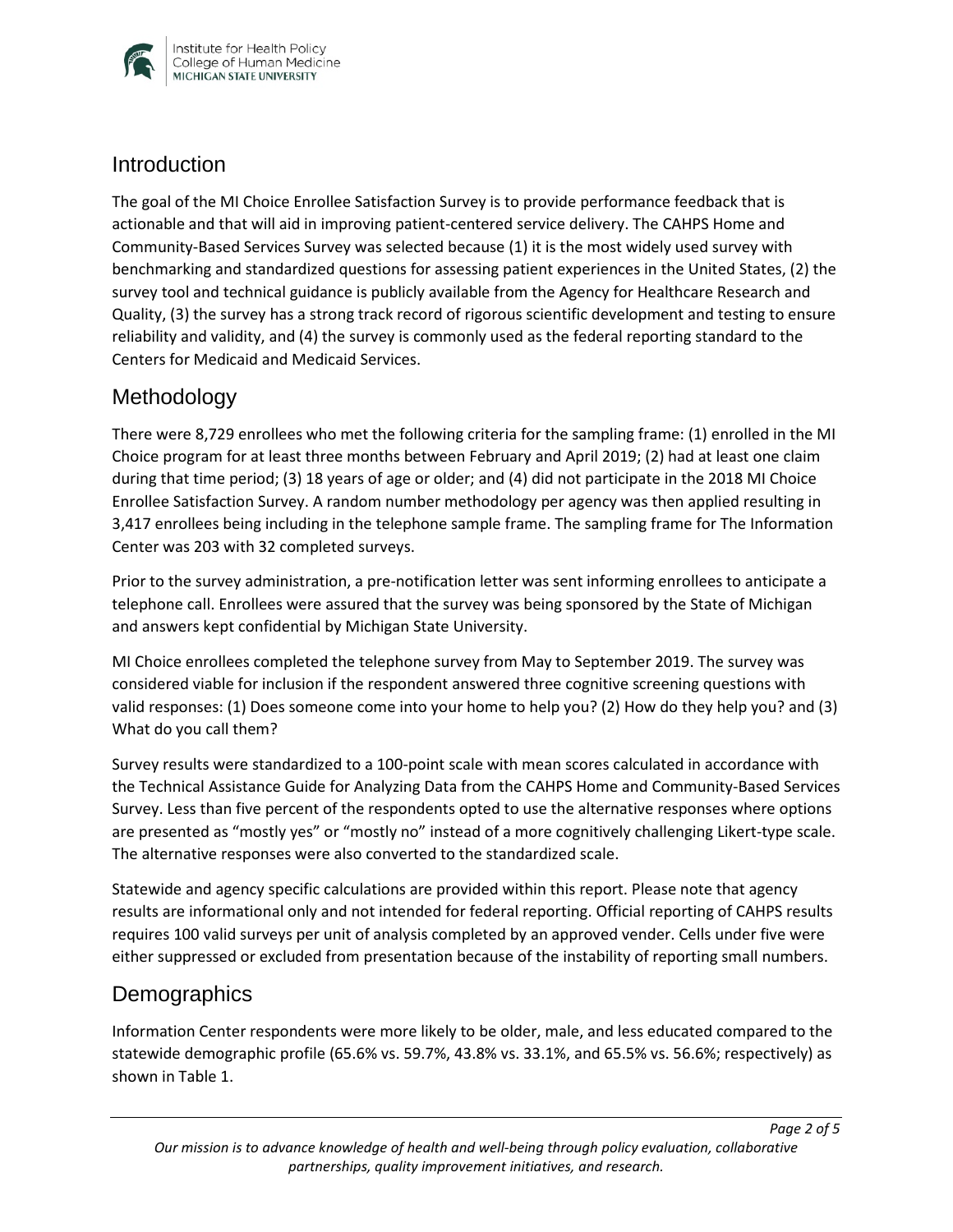

| o – r                  |                      |              |     |                        |    |  |  |  |
|------------------------|----------------------|--------------|-----|------------------------|----|--|--|--|
|                        | <b>Response</b>      | <b>State</b> |     | <b>Senior Services</b> |    |  |  |  |
| <b>Demographics</b>    |                      | %            | #   | %                      | #  |  |  |  |
| Age                    | 18-64 years old      | 40.3         | 242 | 34.4                   | 11 |  |  |  |
|                        | 65+ years old        | 59.7         | 359 | 65.6                   | 21 |  |  |  |
| Gender                 | Female               | 66.9         | 402 | 56.3                   | 18 |  |  |  |
|                        | Male                 | 33.1         | 199 | 43.8                   | 14 |  |  |  |
| <b>Education Level</b> | High School or Less  | 56.6         | 328 | 65.5                   | 19 |  |  |  |
|                        | Some College or More | 43.4         | 252 | 34.5                   | 10 |  |  |  |
| Race                   | White                | 71.0         | 427 | 68.8                   | 22 |  |  |  |
|                        | <b>Black</b>         | 18.8         | 113 | 21.9                   | 7  |  |  |  |
|                        | Hispanic             | 3.0          | 18  |                        | 0  |  |  |  |
|                        | Other                | 5.2          | 31  | s                      | 3  |  |  |  |
|                        | Unknown              | 2.0          | 12  |                        | 0  |  |  |  |
| <b>Mental Health</b>   | Scale from 1-100     | 59.5         | 595 | 64.4                   | 32 |  |  |  |
| <b>Overall Health</b>  | Scale from 1-100     | 47.9         | 587 | 45.8                   | 31 |  |  |  |

### **Table 1 Demographics**

*'s' indicated suppressed due to cell size less than 5.* 

## **Results**

The CAHPS survey asks 46 questions which can be grouped into 11 domains of objective and actionable information for quality improvement. These domains address issues such as unmet need, physical safety, helpfulness of the case manager, the quality of the patient-caregiver relationship, and the respondent's feelings of self-determination. CAHPS domain results are presented in Table 2.

The Information Center scored at least five-percentage points lower than the state average on (1) Staff are Reliable & Helpful; (2) Case Manager is Helpful; and (3) Transportation to Medical Appointments. The Information Center was within five-percentage points of the statewide result on all remaining CAHPS domains.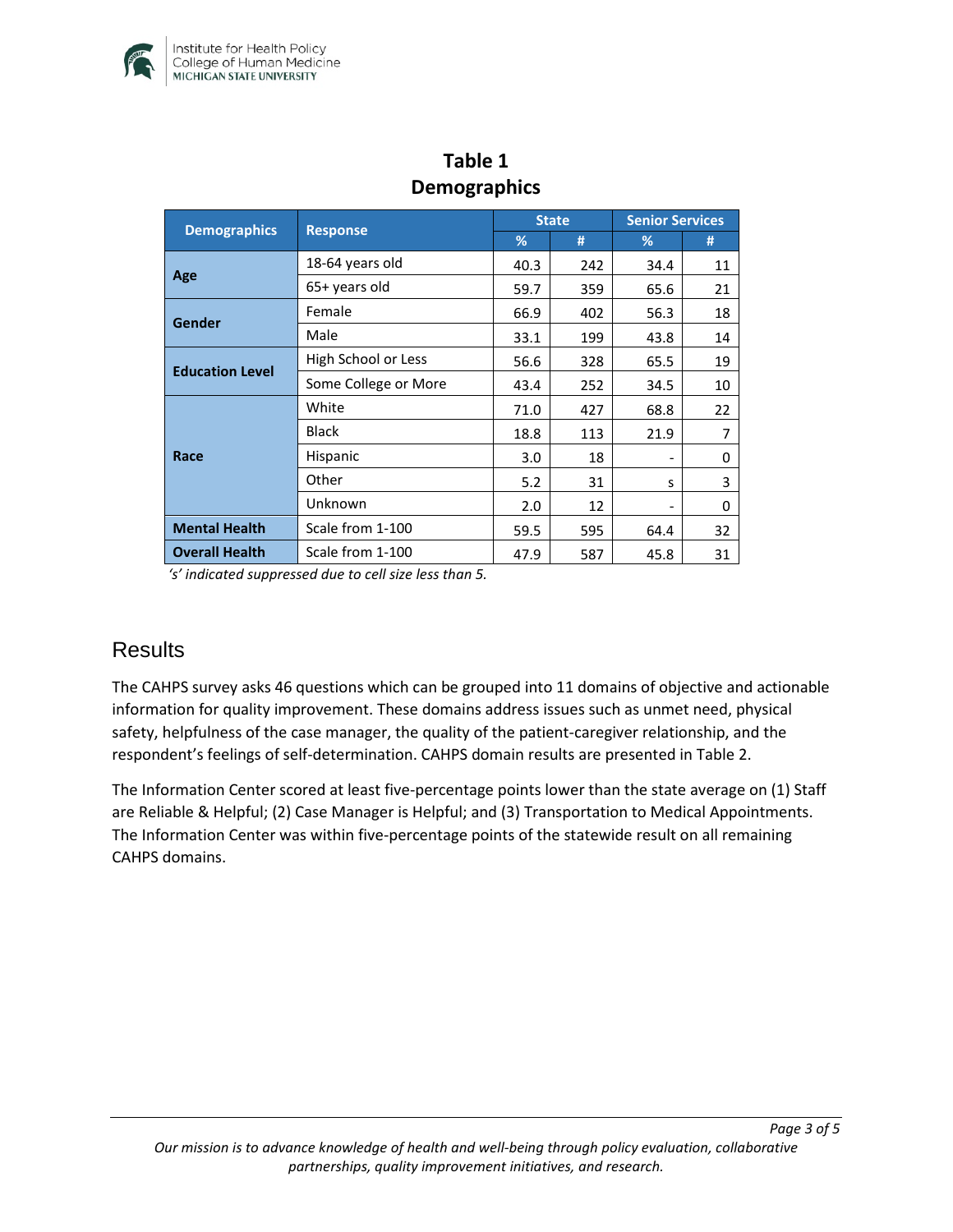

| <b>Category</b>                                                     | <b>Question</b>                                                                    | <b>State</b><br><b>Percent</b><br>$n = 601$ | <b>Information</b><br><b>Center</b><br><b>Percent</b><br>$n=32$ |
|---------------------------------------------------------------------|------------------------------------------------------------------------------------|---------------------------------------------|-----------------------------------------------------------------|
| <b>Global Ratings</b><br><b>Measures</b>                            | <b>Category Score</b>                                                              | 92.0                                        | 93.6                                                            |
|                                                                     | Global Rating of Personal Assistance and Behavioral Health Staff                   | 92.9                                        | 93.5                                                            |
|                                                                     | <b>Global Rating of Case Manager</b>                                               | 91.4                                        | 93.7                                                            |
| <b>Recommendatio</b><br>n Measures                                  | <b>Category Score</b>                                                              | 93.3                                        | 91.9                                                            |
|                                                                     | Recommendation of Personal Assistance and Behavioral Health<br><b>Staff</b>        | 94.3                                        | 95.8                                                            |
|                                                                     | Recommendation of Case Manager                                                     | 92.9                                        | 88.0                                                            |
| <b>Staff are reliable</b><br>and helpful                            | <b>Category Score</b>                                                              | 92.4                                        | 85.5                                                            |
|                                                                     | Staff come to work on time                                                         | 93.3                                        | 91.3                                                            |
|                                                                     | Staff work as long as they are supposed to                                         | 95.4                                        | 94.3                                                            |
|                                                                     | Someone tells you if staff cannot come                                             | 85.8                                        | 67.2                                                            |
|                                                                     | Staff make sure you have enough privacy for dressed, shower,<br>bathing            | 93.3                                        | 89.1                                                            |
|                                                                     | <b>Category Score</b>                                                              | 94.9                                        | 97.0                                                            |
| <b>Staff listen and</b><br>communicate<br>well                      | Staff treat you with courtesy and respect                                          | 97.0                                        | 99.0                                                            |
|                                                                     | Staff explanations are easy to understand                                          | 92.9                                        | 92.7                                                            |
|                                                                     | Staff treat you the way you want them to                                           | 95.3                                        | 95.8                                                            |
|                                                                     | Staff explain things in a way that is easy to understand                           | 94.8                                        | 94.8                                                            |
|                                                                     | Staff know what kind of help you need with everyday activities                     | 96.6                                        | 100                                                             |
| <b>Case Manager is</b><br><b>Helpful</b>                            | <b>Category Score</b>                                                              | 94.5                                        | 79.4                                                            |
|                                                                     | Able to contact this case manager when needed                                      | 97.8                                        | 97.2                                                            |
|                                                                     | Case manager helped when asked for help with getting or fixing<br>equipment        | 94.2                                        | S                                                               |
|                                                                     | Case manager helped when asked for help with getting other<br>changes to services  | 91.4                                        | 78.6                                                            |
| <b>Choosing the</b><br><b>Services that</b><br><b>Matter to You</b> | <b>Category Score</b>                                                              | 90.9                                        | 91.8                                                            |
|                                                                     | Person-centered service plan included all of the things that are<br>important      | 86.5                                        | 86.7                                                            |
|                                                                     | Staff knows what's on the service plan, including the things that<br>are important | 95.4                                        | 96.9                                                            |

# **Table 2 2019 MI Choice Enrollee Satisfaction Survey**